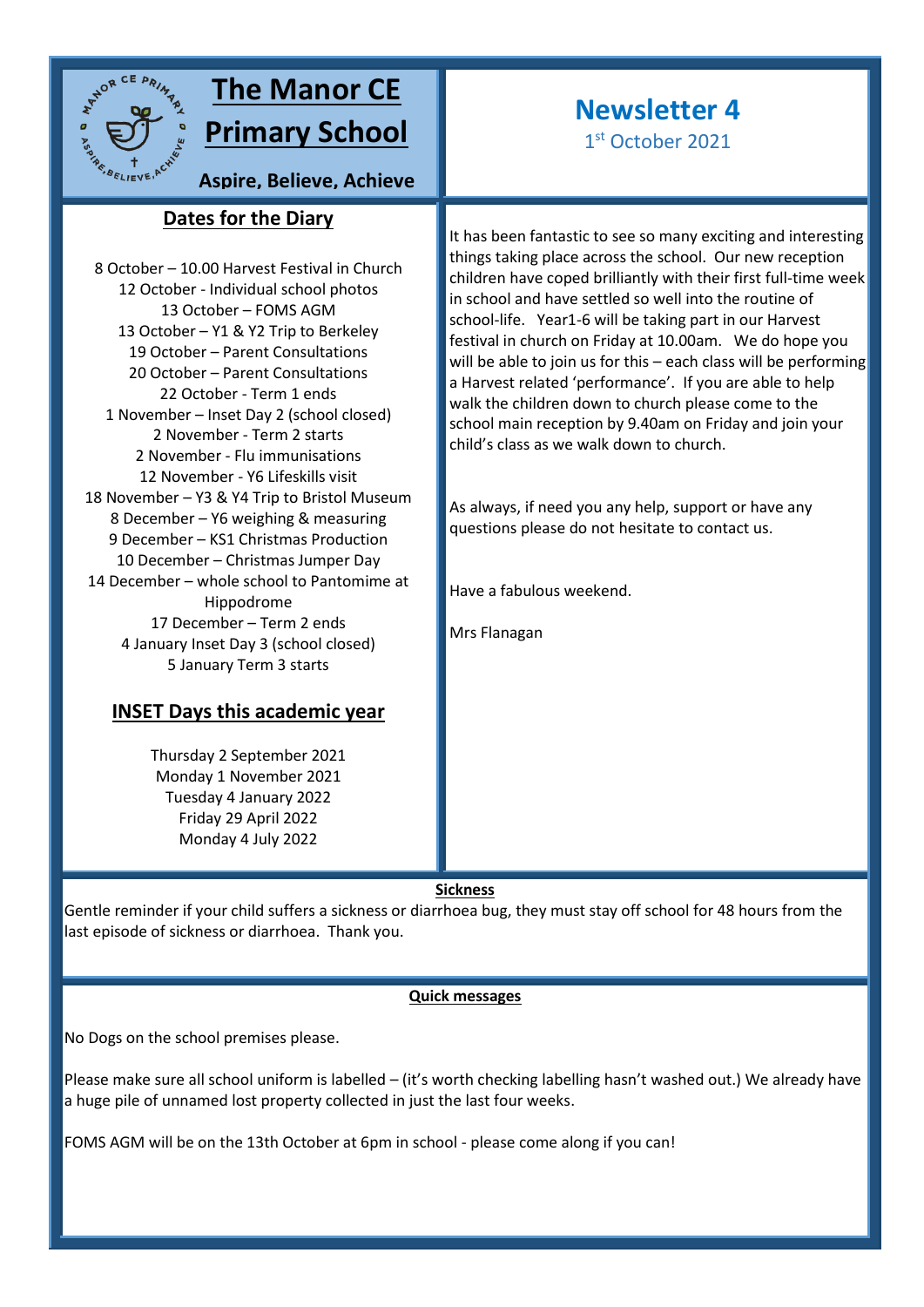#### **Parking**

If you drive to school to drop off or collect your child off then please park responsibly and don't block the pavements (or residents drives). We are having very regular complaints from local residents about inconsiderate parking – please park safely and considerately.

| When should my<br>child self-isolate<br>or miss school? | <b>NO</b>  | All children MUST attend school unless they are ill or have tested positive for<br>Covid.<br>From 16 <sup>th</sup> August 2021, children under 18 (or double-vaccinated adults) do not<br>need to self-isolate or miss school if a member of their household or a contact, has<br>Covid.<br>Instead, they will need to book a PCR test but can continue coming to school so<br>$\bullet$<br>long as they have no symptoms whilst they await the result of the test.                           |
|---------------------------------------------------------|------------|-----------------------------------------------------------------------------------------------------------------------------------------------------------------------------------------------------------------------------------------------------------------------------------------------------------------------------------------------------------------------------------------------------------------------------------------------------------------------------------------------|
|                                                         | <b>YES</b> | If your child develops Covid symptoms at home, they should stay at home and<br>٠<br>should book a PCR test), NOT a Lateral Flow test.<br>If your child develops Covid symptoms at school, they will be sent home and you<br>should book them a PCR test.<br>If your child tests positive for Covid, they will need to self-isolate. The rest of the<br>$\bullet$<br>household does not need to self-isolate if they are under 18 or fully vaccinated -<br>but instead should book a PCR test. |
| Lunchbreak Supervisor vacancy                           |            |                                                                                                                                                                                                                                                                                                                                                                                                                                                                                               |

If you are interested in applying for this rewarding post please contact the school office.

#### **Harvest Collection**

We are collecting for The Community of the Sisters of the Church again this year. Please bring in any of the following from Monday next week ready for Harvest festival on Friday ( please drop off in the main school reception or children can take them to their class):

Items we will need are:

**Tins:** meat, fish, vegetables, soups, baked beans, spaghetti hoops, custard, rice pudding, and fruit. **Ambient:** rice, pasta, tea bags, cereals, coffee, biscuits, and UHT milk. **The Extras**: pot noodles, crisps, snack bars.

**Toiletries:** ALL toiletries, sets or individual, are welcome and are given out.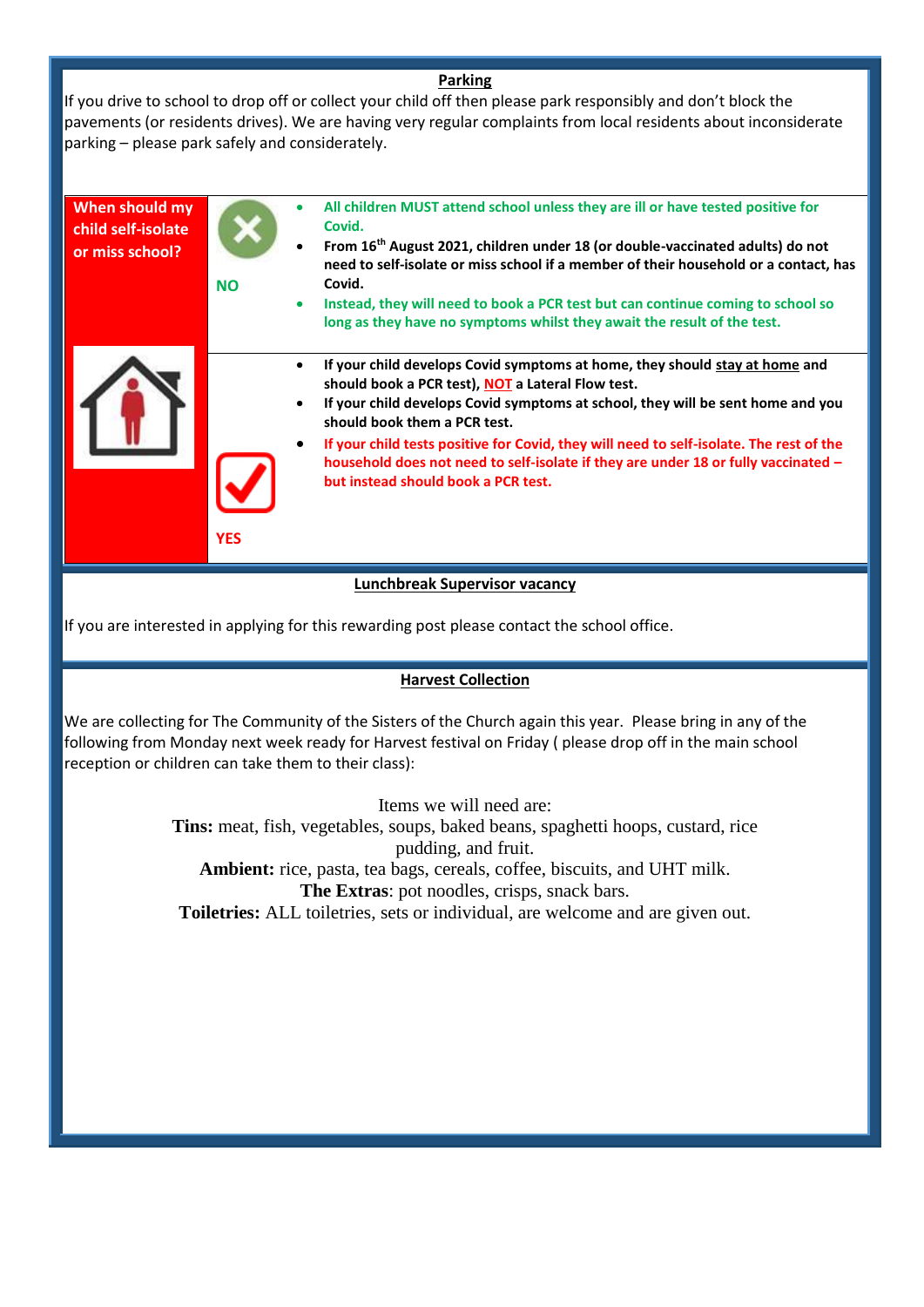#### **Antarctica Class**

We have been exploring 'My Big Book of Families' by Mary Hoffman and Ros Asquith this week. We have talked about the different types of families that we have and have been developing our speaking skills by explaining who is in our family and who is special to us. We have also been talking about the kind of homes we live in and who lives with us. It has been a great week of 'sharing and celebrating' the similarities and differences between each other and this seems to have brought the children together even more. The children have been playing some great games and whilst this may appear as 'play', we have observed some wonderful use of language, turn-taking, sharing and creative role-play.



#### **Australia Class**

Well done Year 1! Another amazing week in Australia class! We filled our gem pot AGAIN this week and enjoyed lovely hot chocolate as a treat! We have been learning about Tudor houses and creating our own - it was a messy job but it was very fun! Thank you to everyone who has offered to help at our trip to Berkeley Castle in a few weeks' time. Unfortunately, we have a limited number of spaces for helpers but are grateful for your offers. Please can everyone ensure that all children are bringing a coat, water bottle and their reading records every day. This enables Mrs Foxall-Giess and myself to catch readers throughout the week. We will continue to sticker count readers on a Thursday so please ensure that you are reading 5 times at home each week. From next week, I will be sending a bag home with a child for them to bring in one thing for show and tell. This can be something special for them. Inside, will also be a teddy and a book. Please use the book for your child to tell me (through their lovely writing) what you have done with the teddy or what is special about the item they are bringing in. I will pop a letter at the front of the book explaining more next week. Thank you for your continuous support, if you ever need anything or have any questions please contact me at [Australiaclass@sgmail.org.uk](mailto:Australiaclass@sgmail.org.uk)



#### **Africa Class**

This week in Year 2, we have begun a new story in English called 'Little Red Reading Hood' and have even started planning our own independent write-up of this story. In Maths, we are working on our addition skills, and have been successful in adding two 2-digit numbers together. In Topic, we have been looking at what life would have been like for the Tudor poor. We learnt about their typical jobs, houses and clothes. We even made our own Tudor houses using real straw for the thatched roof!

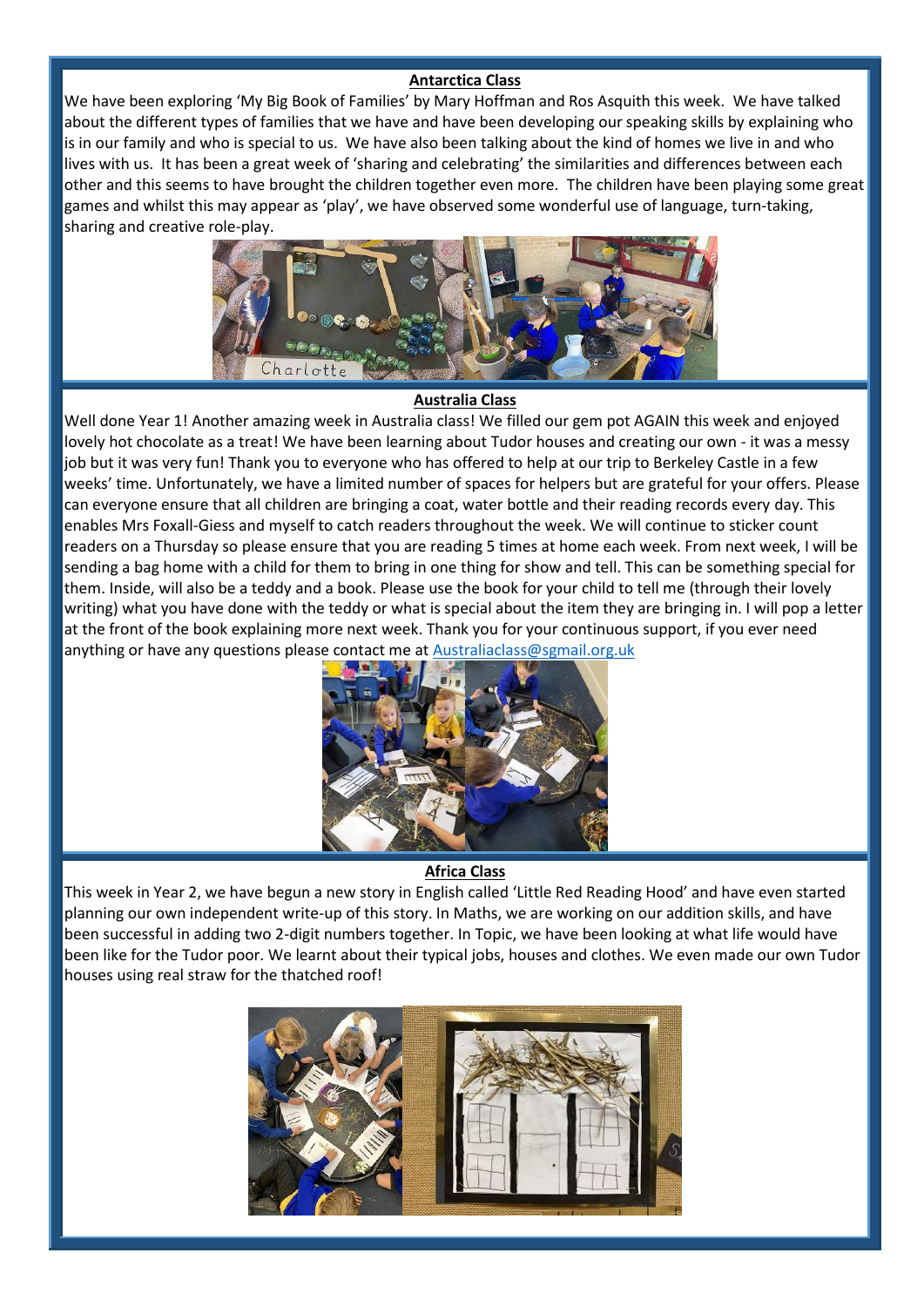### **South America Class**

The Year 6s are really in full flow now and taking their roles and responsibilities very seriously. They were impressive with their warm welcome, extensive knowledge of the school and their boundless enthusiasm on Wednesday, when they gave a guided tour of our school to some important visitors who were looking around our school during our new Reception Open Morning.

In English, we have completed our Non-Fiction recount this week and described how it felt to be a Jewish refugee in a village, how the local village people showed prejudice and how the refugee rose above the ignorance and prejudice. We ended our recount by ending with a hopeful quote in Latin, which focussed on a positive look to the future. In Topic, we have looked at key dates and the end of World War II, looking in detail at a poem before writing our own celebratory poem. In Maths, we have been multiplying large numbers, up to and including 4 digits, by 1 and 2 digit numbers and practised our KIRFs so we can recite them quickly.

#### **North America Class**

Another fabulous week in Year 5! As we have been developing our successful learner skills so brilliantly we managed to fill up our gem jar on Wednesday.

We enjoyed a collaborative PSHE session this week which encouraged us to think about what is in place in school to help and guide us and liked working together using our Amethyst Power. This week, we also completed our writing linked to Rose Blanche and have enjoyed learning more about World War Two and considering the emotions that the British people would have felt on VE day. This led to some great poetry exploring these feelings. We are also loving our Spanish learning and have built up our vocabulary of colours, numbers and foods.



#### **Asia Class**

This week, Year 4 have been using their wildest imagination. We recently started our first independent write in English and used an experience day to build our very own Genie lamps! This enabled us to think about the setting description, magical objects as well as sympathise with the Genie - magic lamps are not very big! We were given instructions to not make our 'dens' any bigger than one class table; it had to be dark and contain something magical (there were gems, vines and fires all made out of things found in the classroom). It was so much fun and we generated some creative vocabulary. Now it's time to put it all in writing!

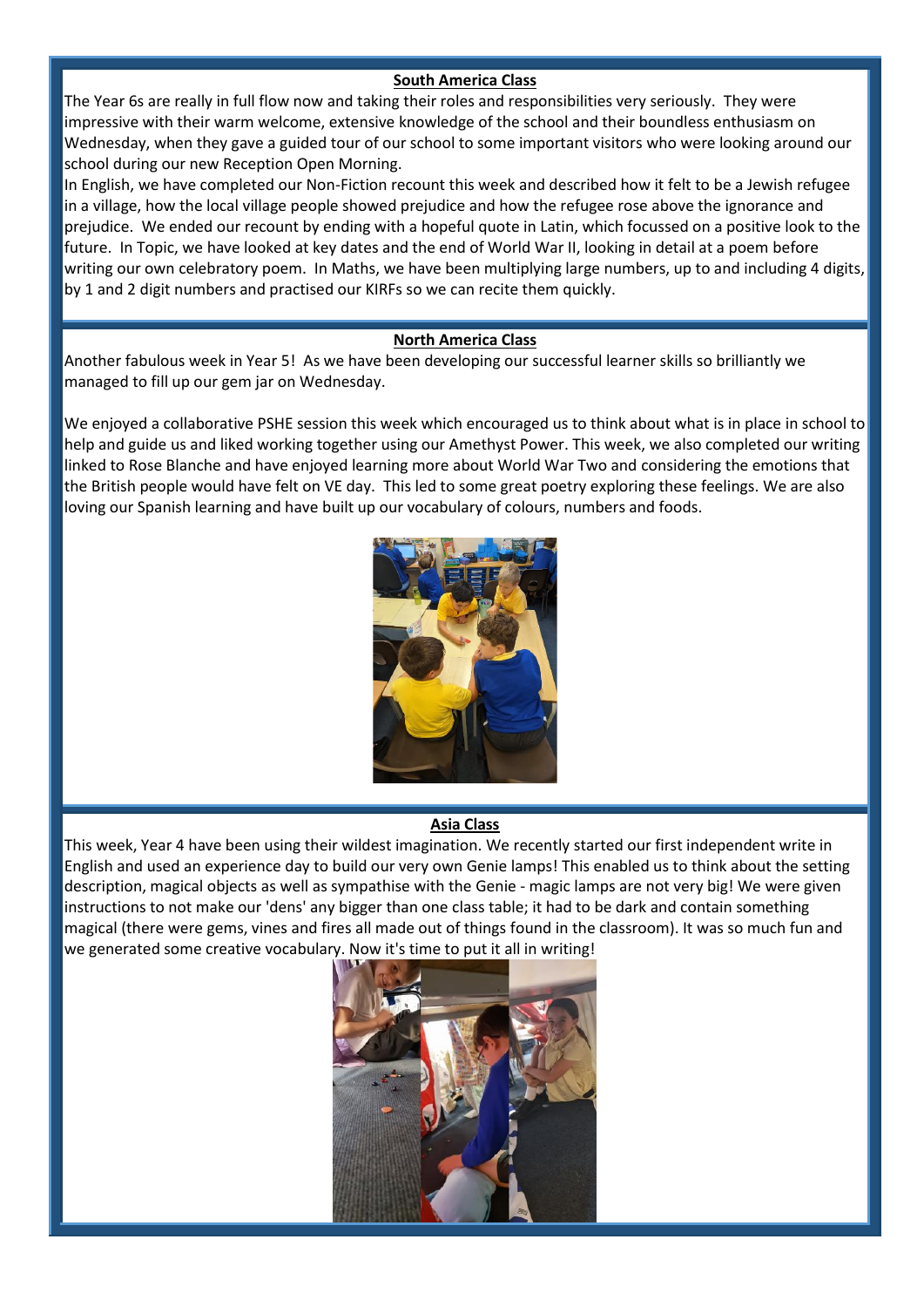### **Europe Class**

In Europe class this week, we have been finding out about Harvest in Europe. We have also designed some harvest artwork after learning about the famous potter Clarice Cliff. In English we have completed our Star in the Jar unit. We have enjoyed writing about the star and learning about stars and space too and can't wait to start the next unit. In Maths we are focussing on multiplication. We have been recapping our prior knowledge about multiplication and will start next week by partitioning numbers to multiply them.